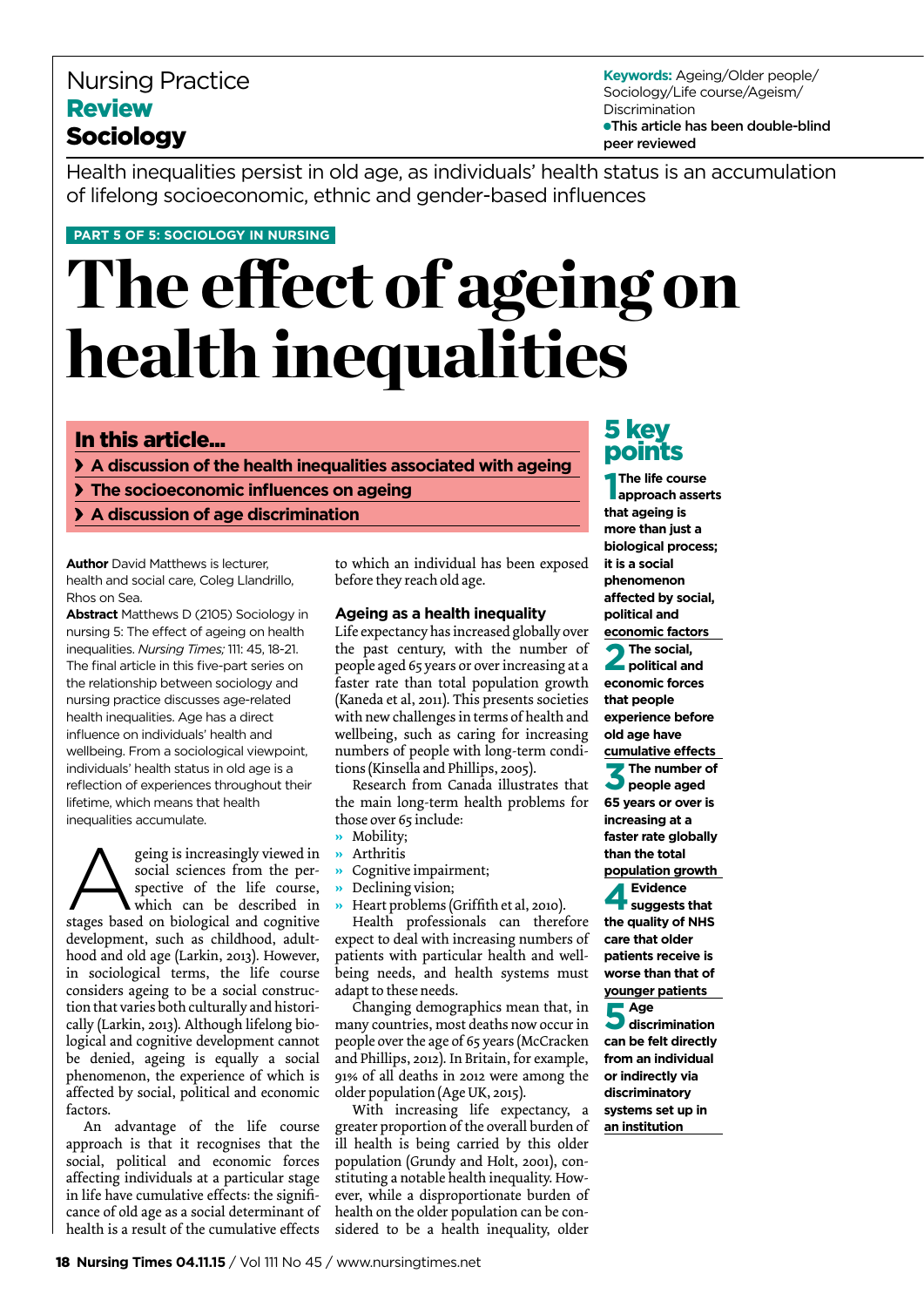

Many women's caring responsibilities peak just before they reach old age

people do not experience the effects of old age on health equally: socioeconomic status, gender and ethnicity have as much influence on health status in old age as they do in other life stages.

#### **Ageing and socioeconomic status**

Recent estimates suggest that a total of 1.6 million pensioners live on or below the poverty line in the UK. Of these, 900,000 are classed as living in severe poverty, with those aged over 85 years being at significant risk (Age UK, 2015).

The risks of living in poverty as an older person are not equally distributed, as those who have been socioeconomically disadvantaged throughout their life course are likely to remain so in their old age (Draper and Fenton, 2014). Between 1982-86 and 2002-06, there was a consistent picture of socioeconomic inequalities concerning mortality in Britain in 60-84-year-olds. People from the lower socioeconomic groups had the highest death rate, while those from managerial and professional classes had the lowest (Office for National Statistics, 2013a).

Huisman et al (2004) illustrated the impact of material disadvantage in a study of 11 European countries, including England and Wales. Using education levels and housing tenure as indicators of socioeconomic status, they argued that material disadvantage had a notable impact on mortality in older populations. They found that educational inequalities that existed in people who were aged under 65 years persisted, and the mortality gap between those who had high and low levels of education continued into late old age.

Huisman et al (2004) found a similar

pattern in relation to housing, with higher rates of mortality for individuals who were renting their accommodation compared with those who were homeowners; only in late old age did the rates converge. One possible reason for this convergence is that, by this stage, people who are still living independently are healthier and those who are unable to do so have moved more easily into caring institutions (Huisman et al, 2004). It should also be noted that people who remain in their homes in late old age do not necessarily do so because they are healthy enough to live independently, but because they are too ill to move (Huisman et al, 2004).

#### **The influence of capitalism**

Analyses by Walker (1981) and Estes et al (1982) frame the sociological impacts of old age within the economic inequalities produced by capitalism. Estes et al (1982) argued that ageing, as well as the status of older individuals and their resources, must be understood as being determined by position within society's socioeconomic structure. Pre-empting Draper and Fenton (2014), Walker (1981) argued that living standards and employment conditions before retirement significantly influence the status of older individuals. Inequalities persist after working age; the experience of old age is affected by the impact of:

- **»** Unequal incomes;
- **»** Rates of savings;
- **»** Pension rights;
- **»** Access to property (Walker, 1981).

Walker (1981) and Estes et al (1982) both argued that the impact of old age is

#### Box 1. **women who care**

Most carers are aged 50-64 years, with women having a 50% chance of being a carer by the age of 59 (Carers UK, 2014). With many women's caring responsibilities peaking just before old age, both the physical and mental strain of this role inevitably have negative consequences on the health of women in old age. As a result of this, it can be argued that the health risks of caring accumulate during a woman's lifetime.

significantly mediated by its relationship with the economy; both analyses firmly located their understanding of old age inequality within the unequal distribution of material rewards generated by the economy. This process is one of the key determinants affecting health in old age. As with its impact on health before retirement, socioeconomic status is the single most important social determinant of health affecting individuals aged over 65.

#### **Ageing and gender**

Women make up most of the older global population. In Britain, life expectancy in 2011-13 was 83 years for women and 79.3 years for men, while in 2011, women outnumbered men by 2:1 in those aged 85 years and over (Office for National Statistics, 2013b).

When asked how they perceived their own health, men and women aged 65-74 years reported similar rates of health levels; however, gender differences emerged in those aged over 85 years, with 31% of men and only 25% of women rating their health as "very good/good" (Office for National Statistics, 2013b).

In terms of marital status, while both single men and women aged over 85 years reported the highest rates of "very good/ good" health, and had similar self-reported health rates, the largest difference between the genders was for married people, with significantly more married men than married women considering their health to be "very good/good" (Office for National Statistics, 2013b).

Self-reported poorer health among older women can be considered to be significantly related to women's roles within society before they reach old age. Society expects women to take on the role of carer – looking after children and older relatives – and this role pervades their experiences, and acts as a significant structural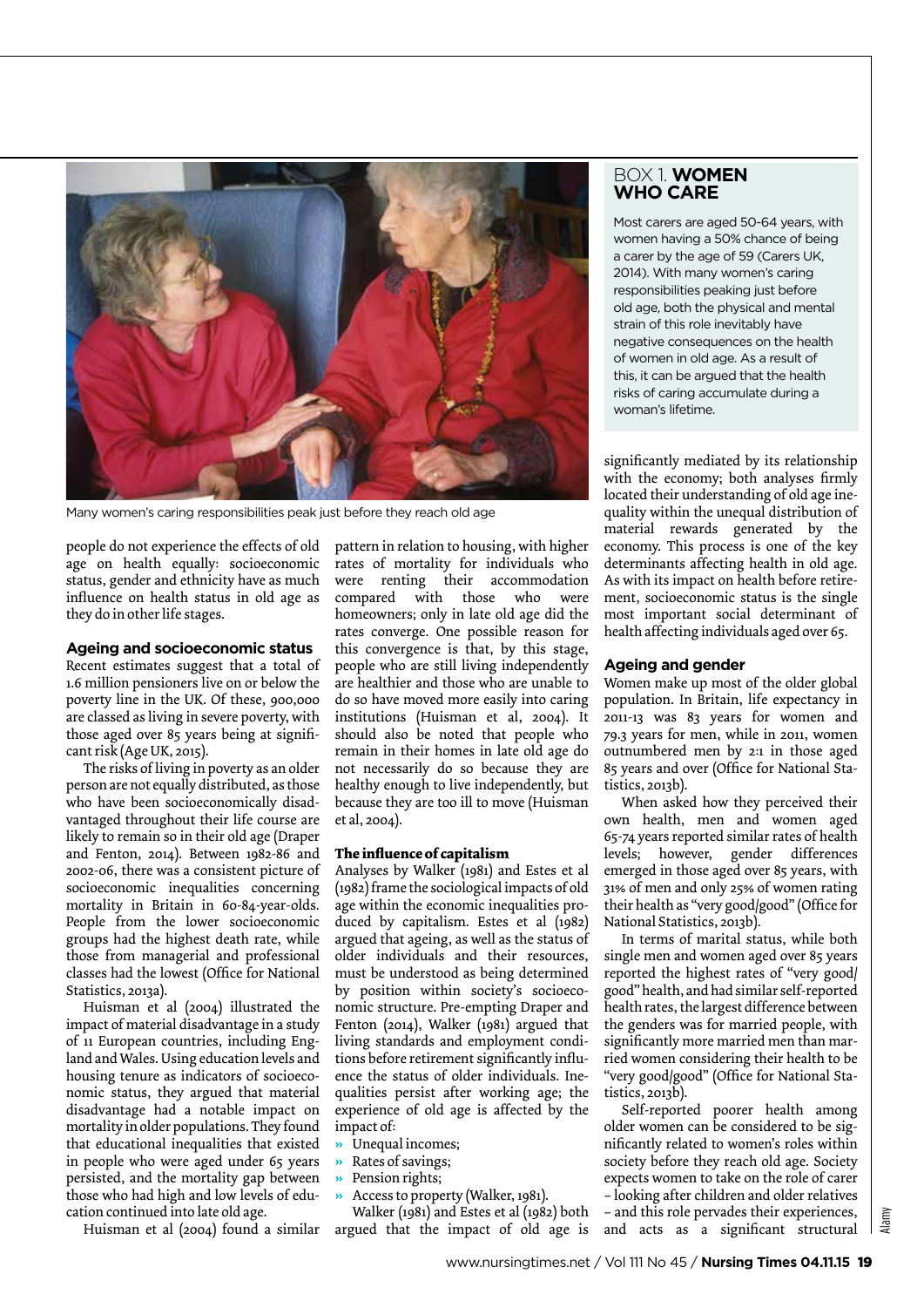# Table 1. **long-term conditions in over-65s**

| Ethnic group                | Percentage |       |
|-----------------------------|------------|-------|
|                             | Men        | Women |
| White British               | 50         | 56    |
| White Gypsy/Irish Traveller | 69         | 73    |
| Pakistani                   | 69         | 77    |
| Bangladeshi                 | 64         | 76    |
| Source: Becares (2013)      |            |       |

constraint (Matthews, 2015b). The health consequences that women experience due to being carers in their early years undoubtedly contributes to poorer health in later years. In addition, the effects are undoubtedly exacerbated by the period within the life course during which the caring responsibilities of women often peak (Box 1).

Socio-economic status continues to have an influence, interacting with gender. Largely as a result of caring responsibilities, many women have had fewer years of employment and so generally have less total income. Their intermittent employment history means the link between lifetime earnings and pension levels is subsequently less than if they had an unbroken employment history (Larkin, 2013). As a result, older women are more likely to live in poverty and have lower average incomes (Gunnarsson, 2002).

### **Ageing and ethnicity**

Ethnic minorities constitute only 8% of those over 60 years of age in Britain (Age UK, 2015) as, overall, this group is younger than the majority population. However, any attempt to analyse the pattern of health among older ethnic minority groups meet an immediate barrier. As with the analysis of ethnicity in general, there is limited evidence on the impact of ethnicity on the health of older populations. Mainstream studies of ethnicity have largely ignored ageing (Phillipson, 2015).

The available evidence demonstrates a mixed picture. Figures from 2011 show that in over-65s there is a higher percentage of long-term illness reported in some ethnic minority groups in both men and women (Table 1). However, not all ethnic minorities were worse off than the majority population – Black African and Chinese older individuals reported lower rates (Becares, 2013).

Since more research is needed into the impact of ethnicity on health needs, especially in relation to the older population, only broad assertions can be made as to

some of the reasons for health inequalities. It is worth noting that, as with older women in general, there are higher rates of self-reported illness among some older ethnic minority women than men. This may show that the female role throughout the life course of ethnic minority women has a similar impact as it does on women from the majority population; there is no reason to assume otherwise, as women's dominant role in caring is a feature of many cultural backgrounds in Britain.

Since ethnic minorities over 65 are more likely to live in poverty than the majority population (Age UK, 2015) it is reasonable to assume that the socio-economic status of the older members will have a detrimental affect on their health, as it does for the majority population. It has been previously argued that a higher proportion of ethnic minorities are located in lower socio-economic groups (Matthews, 2015a), and the cumulative effects of this throughout the life course of many ethnic minority individuals will undoubtedly have a negative effect on their health.

#### **Ageism and discrimination**

While the impact of ageing as a social determinant of health is largely the result of its interaction with other social influences, another important factor is independent of these other social determinants: age-related discrimination. No discussion of the impact of ageing on health and wellbeing can afford to ignore the phenomenon of ageism and the issue of age discrimination.

As with racism, sexism, homophobia and other forms of discrimination, the prevalence of ageism in society is unclear, but its existence is generally acknowledged, with Minichiello et al (2003) arguing that it is widespread. Ageism is a form of oppression (Clarke and Korotchenko, 2015), reflected by, and embedded within, social relations. There is an unequal distribution of power among those who are categorised as "old" and those who are not, resulting in a tendency for many older people to be denied access

to resources and opportunities, and subsequently being victim to social exclusion. Ageism exists as a shared subjective phenomenon – what could be called society's collective consciousness – in terms of stereotypes and prejudices. It also exists materially in terms of how society's social institutions operate and the way in which social and economic resources are distributed.

Whether through the actions of individuals based on negative attitudes or as a result of the way in which social institutions operate, ageism results in the emergence of age-related discrimination. Age discrimination can be felt directly – when an individual is deliberately treated unfairly and suffers a disadvantage as a result of age – and indirectly whereby, although unintentional, the behaviour of individuals and the actions of social institutions disadvantage older individuals (Roberts, 2000).

#### **Age discrimination in healthcare settings**

Evidence suggests that older people have been, and continue to be, victims of discrimination as a result of the attitudes of health professionals and the operation of healthcare services in Britain and globally. Recent data argues that 60% of older people in Britain agree that discrimination is a part of everyday life, with 51% claiming that older people receive poor standards of healthcare and 66% arguing that they receive poor care in general, in care homes and in their own homes (Age UK, 2015). Lievesly (2009) found evidence of prejudicial and ageist attitudes among some healthcare professionals. Observations of clinical staff behaviour by other team members showed health professionals being patronising, speaking over an individual, speaking about them while in their presence and not keeping them informed of their condition (Lievesly, 2009).

Lievesly (2009) also found evidence that age is a factor controlling access to treatment. In a response to a hypothetical question about patients exhibiting heartrelated symptoms, for some GPs and cardiologists, age dictated the treatment and access given. Comments included:

*"Age does come into it so only the oldest are excluded";*

*"If they are in their 90s with chest pain and angina I might be less likely to refer", "I would be less likely to prescribe for an older person";*

*"...once you start hitting the 75, 80, 85 mark you then start getting put off*